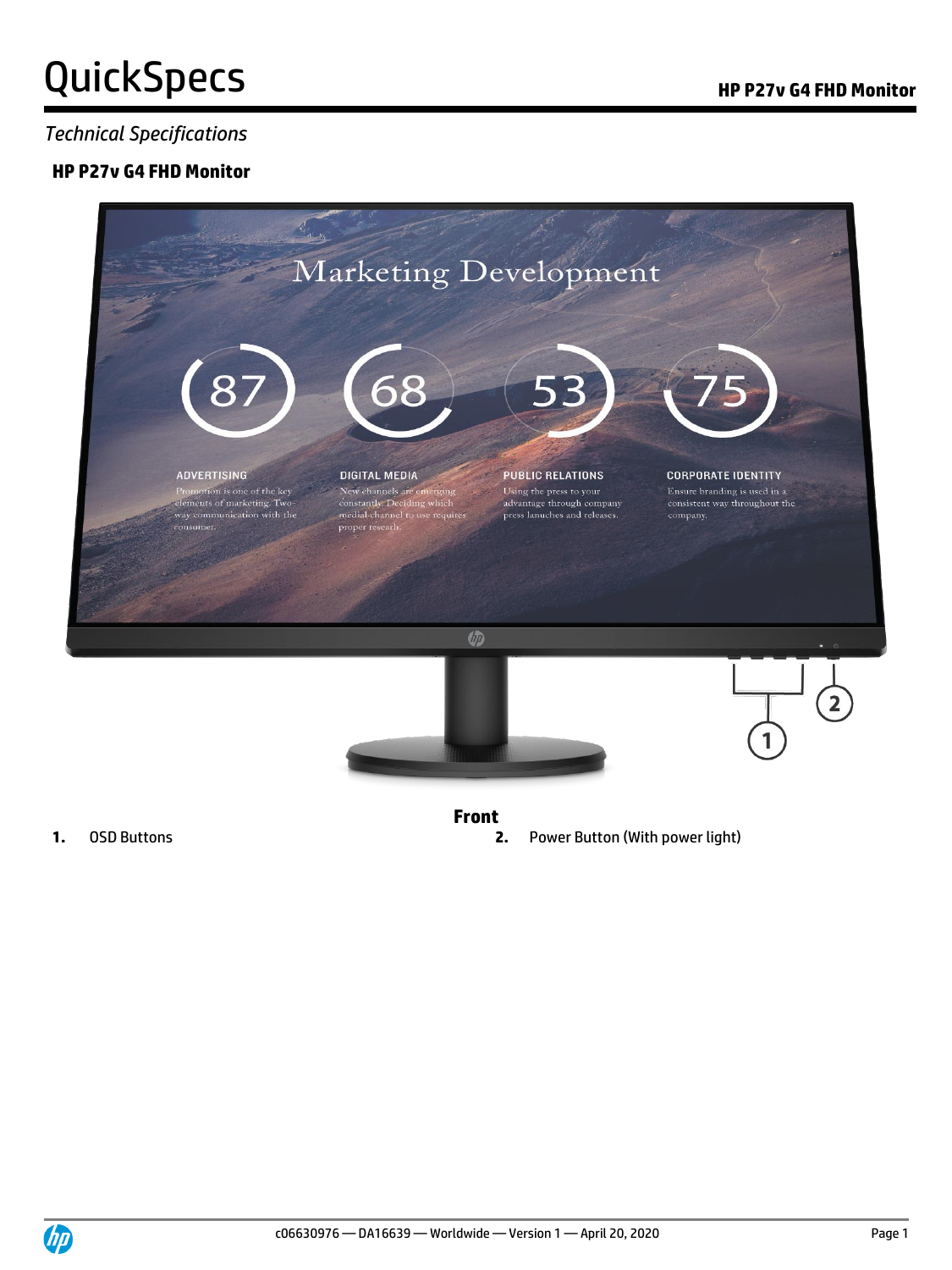### *Technical Specifications*

### **HP P22v G4 FHD Monitor THOR**



- **1.** Security Cable Slot **3.** HDMI Port
- **2.** Power Connector **4.** VGA Connector
- -
	-

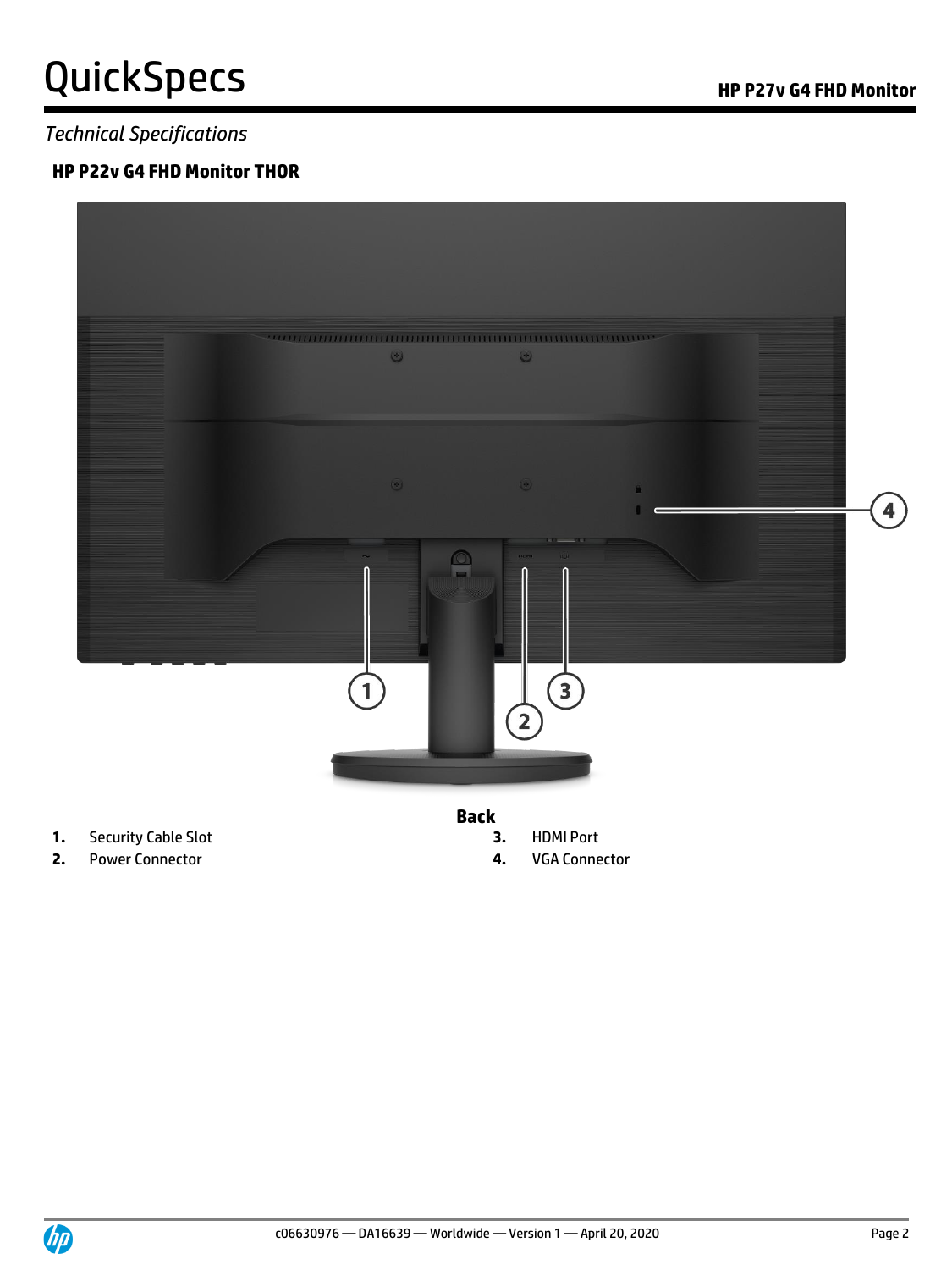### *Technical Specifications*

#### **Models: 9TT20AA, 9TT20A6, 9TT20A7, 9TT20AS, 9TT20AT**

| <b>Panel Specifications</b>   | <b>Display Size (Diagonal)</b>                                     | 27-inch                                                                                          |
|-------------------------------|--------------------------------------------------------------------|--------------------------------------------------------------------------------------------------|
|                               | <b>Panel Technology</b>                                            | <b>IPS</b>                                                                                       |
|                               | <b>Curved Panel</b>                                                | No                                                                                               |
|                               | <b>Refresh Rate</b>                                                | 60 Hz                                                                                            |
|                               | <b>Panel Bit Depth</b>                                             | 8 bit                                                                                            |
|                               | <b>Aspect Ratio</b>                                                | 16:9                                                                                             |
|                               | <b>Brightness - Typical</b>                                        | 300 cd/m <sup>2</sup>                                                                            |
|                               | <b>Static Contrast Ratio</b>                                       | 1000:1                                                                                           |
|                               | <b>Static Contrast Ratio - Minimum</b>                             | 700:1                                                                                            |
|                               | <b>Dynamic Contrast Ratio</b>                                      | 8M:1 (min.)                                                                                      |
|                               | Flicker Free                                                       | Yes.                                                                                             |
|                               | <b>Pixel Pitch</b>                                                 | $0.3114 \times 0.3114$ mm                                                                        |
|                               | <b>Pixels Per Inch (PPI)</b>                                       | 81.59                                                                                            |
|                               | <b>Backlight Lamp Life</b>                                         | 30 k minimum                                                                                     |
|                               | (to half brightness - in hours)                                    |                                                                                                  |
|                               | <b>Backlight Type</b>                                              | Edge-lit                                                                                         |
|                               | <b>Screen Treatment</b>                                            | Anti-glare                                                                                       |
|                               | <b>Hardness</b>                                                    | 3H                                                                                               |
|                               |                                                                    |                                                                                                  |
|                               | Haze                                                               | 25%                                                                                              |
|                               | <b>Response Time - Typical</b>                                     | 5ms on/off                                                                                       |
|                               | <b>Horizontal Viewing Angle</b>                                    | $178^\circ$                                                                                      |
|                               | (typical CR>10)                                                    |                                                                                                  |
|                               | <b>Vertical Viewing Angle (typical CR&gt;10)</b>                   | $178^\circ$                                                                                      |
|                               | <b>Panel Active Area (w x h)</b>                                   | 597.888 x 336.312 mm                                                                             |
|                               | manufacturers; actual performance may vary either higher or lower. | NOTE: Performance specifications represent the typical specifications provided by HP's component |
| <b>Color Gamut Coverage</b>   | <b>NTSC</b>                                                        | 72%                                                                                              |
| <b>Color Management</b>       | <b>Calibrated Color Presets</b>                                    | <b>Native</b>                                                                                    |
|                               | <b>Color Space / Subsampling Support</b>                           | RGB 4:4:4, YCBCR 4:4:4, YCBCR 4:2:2                                                              |
|                               | <b>RGB Channel Adjust</b>                                          | Yes, Gain                                                                                        |
|                               | <b>Integrated Calibration Instrument</b>                           | No                                                                                               |
|                               | <b>Standalone / Schedule Calibration</b>                           | No                                                                                               |
|                               | <b>Scriptable Calibration</b>                                      | No                                                                                               |
|                               | <b>Default Color Temperature</b>                                   | Neutral (6500K)                                                                                  |
|                               |                                                                    |                                                                                                  |
| <b>Monitor Specifications</b> | Bezel                                                              | 3-sided Micro Edge                                                                               |
|                               | Color                                                              | <b>Black Head</b>                                                                                |
|                               | <b>Tilt</b>                                                        | $-5$ to $+20^{\circ}$                                                                            |
|                               | <b>Swivel</b>                                                      | No Swivel                                                                                        |
|                               | <b>Pivot</b>                                                       | No Pivot                                                                                         |
|                               | <b>Height Adjustment Range</b>                                     | No height adjust                                                                                 |
|                               | <b>VESA Mounting</b>                                               | 100 mm x 100 mm (bracket included)                                                               |
|                               | <b>Integrated Privacy Filter</b>                                   | No                                                                                               |
|                               | <b>Security Lock Ready</b>                                         | <b>Standard Security Lock Slot</b>                                                               |
|                               | <b>Detachable Stand</b>                                            | Yes                                                                                              |
|                               | <b>Warranty (number of years)</b>                                  | 3/3/0: AMS; EMEA; APJ-TW, ANZ, JPN, VIET, THAI                                                   |
|                               |                                                                    | 3/3/3: APJ-PRC, INDIA                                                                            |
|                               | <b>Low Blue Light Mode</b>                                         | Yes (TÜV certified)                                                                              |
|                               | <b>Zero Bright Dot Warranty</b>                                    | No                                                                                               |
|                               |                                                                    |                                                                                                  |

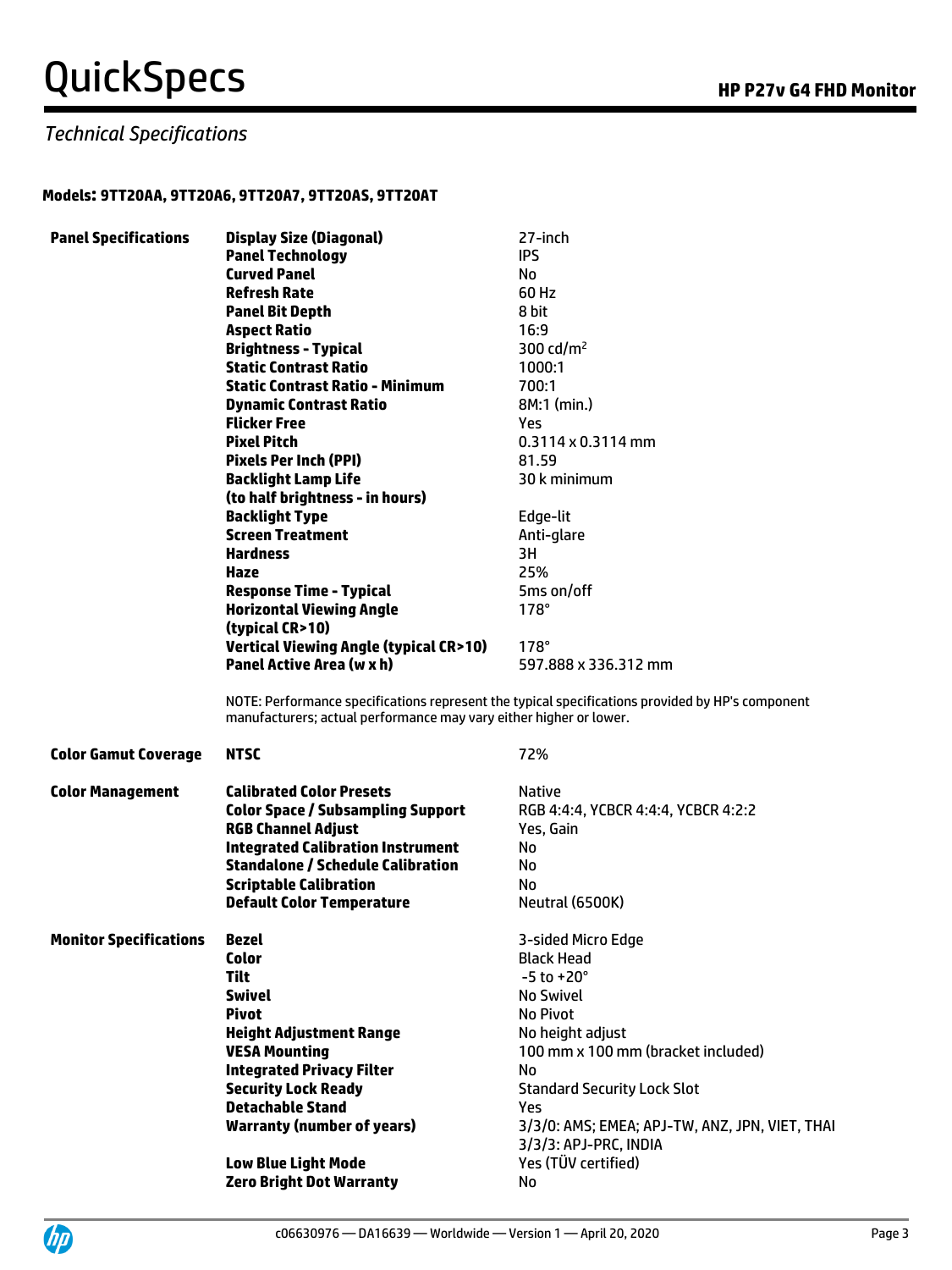### *Technical Specifications*

|                              | <b>Touch-Enabled</b>                       | Not touch-enabled                                                                                               |
|------------------------------|--------------------------------------------|-----------------------------------------------------------------------------------------------------------------|
| <b>Multimedia</b>            | Webcam<br><b>Windows Hello Compatible</b>  | No integrated webcam<br>No                                                                                      |
|                              | <b>Microphone</b>                          | No Microphone                                                                                                   |
| On Screen Display<br>(OSD)   | <b>Native Resolution</b>                   | Full HD (1920 x 1080)*                                                                                          |
|                              |                                            | *Apply to high resolution and/or high frame rate displays only.<br>CONFIRM WITH EPM whether disclaimer applies. |
|                              | <b>Maximum Resolution</b>                  | 1920 x1080 @ 60Hz                                                                                               |
|                              | <b>Preset Graphic Modes/Supported</b>      | 11                                                                                                              |
|                              | <b>Resolutions</b>                         |                                                                                                                 |
|                              | <b>Minimum Vertical Scan Rate</b>          | 50 Hz                                                                                                           |
|                              | <b>Maximum Vertical Scan Rate</b>          | 60 Hz                                                                                                           |
|                              | <b>Minimum Horizontal Scan Rate</b>        | 30.0 kHz                                                                                                        |
|                              | <b>Maximum Horizontal Scan Rate</b>        | 80.0 kHz                                                                                                        |
|                              | <b>Maximum pixel clock</b>                 | <b>170 MHz</b>                                                                                                  |
|                              | <b>User Programmable Modes</b>             | 10                                                                                                              |
|                              | <b>User-Assignable Function Buttons</b>    | Yes, 3 buttons                                                                                                  |
|                              | <b>Audio</b>                               | No                                                                                                              |
|                              | <b>Languages</b>                           | 10 (English, Spanish, German, French, Italian, Netherlands,                                                     |
|                              |                                            | Portuguese, Japanese, T-Chinese and S-Chinese)                                                                  |
|                              |                                            |                                                                                                                 |
| <b>Connector Types</b>       | <b>HDMI</b>                                | 1 HDMI 1.4                                                                                                      |
|                              | <b>VGA</b>                                 | 1 VGA                                                                                                           |
|                              |                                            |                                                                                                                 |
| <b>Power &amp; Operating</b> | <b>Power Supply</b>                        | <b>Internal</b>                                                                                                 |
| <b>Specs</b>                 | <b>Power Source</b>                        | 100 - 240 VAC 50/60 Hz                                                                                          |
|                              | <b>Power Consumption - Maximum</b>         | 32 W                                                                                                            |
|                              | <b>Energy Saving/Standby Mode</b>          | 0.5W                                                                                                            |
|                              | <b>Power Consumption - Typical</b>         | 28W                                                                                                             |
|                              | <b>Power cable lenght</b>                  | 1.9 <sub>m</sub>                                                                                                |
| <b>Energy Star Data</b>      | <b>Operational Mode at 100 VAC</b>         | 14.92 W                                                                                                         |
|                              | <b>Operational Mode at 115 VAC</b>         | 14.74 W                                                                                                         |
|                              | <b>Operational Mode at 230 VAC</b>         | 14.74 W                                                                                                         |
| <b>EU Energy Efficiency</b>  | <b>On-mode Power Consumption</b>           | 22W                                                                                                             |
| <b>Class (EC1062)</b>        | (EC 1062/2010)                             |                                                                                                                 |
|                              | <b>Annual Power Consumption</b>            | 32 kWh                                                                                                          |
|                              | (EC 1062/2010)                             |                                                                                                                 |
|                              | Energy Efficiency Class (EC 1062/2010)     | $A+$                                                                                                            |
|                              |                                            |                                                                                                                 |
| <b>Operating Conditions</b>  | <b>Operating Temperature - Celsius</b>     | $5^\circ - 35^\circ C$                                                                                          |
|                              | <b>Operating Temperature - Fahrenheit</b>  | $41^\circ - 95^\circ F$                                                                                         |
|                              | <b>Non-operating Temperature - Celsius</b> | $-20^{\circ} - 60^{\circ}$ C                                                                                    |
|                              | <b>Non-operating Temperature -</b>         | $-4^\circ - 140^\circ F$                                                                                        |
|                              | <b>Fahrenheit</b>                          |                                                                                                                 |
|                              | <b>Operating Humidity</b>                  | 20 - 80% Relative Humidity (non-condensing)                                                                     |
|                              | <b>Non-operating Humidity</b>              | $5 - 95%$                                                                                                       |
|                              | <b>Operating Altitude</b>                  | $0 - 5,000$ m (16,400 ft.)                                                                                      |
|                              | <b>Non-operating Altitude</b>              | $0 - 12,192$ m (40,000 ft.)                                                                                     |

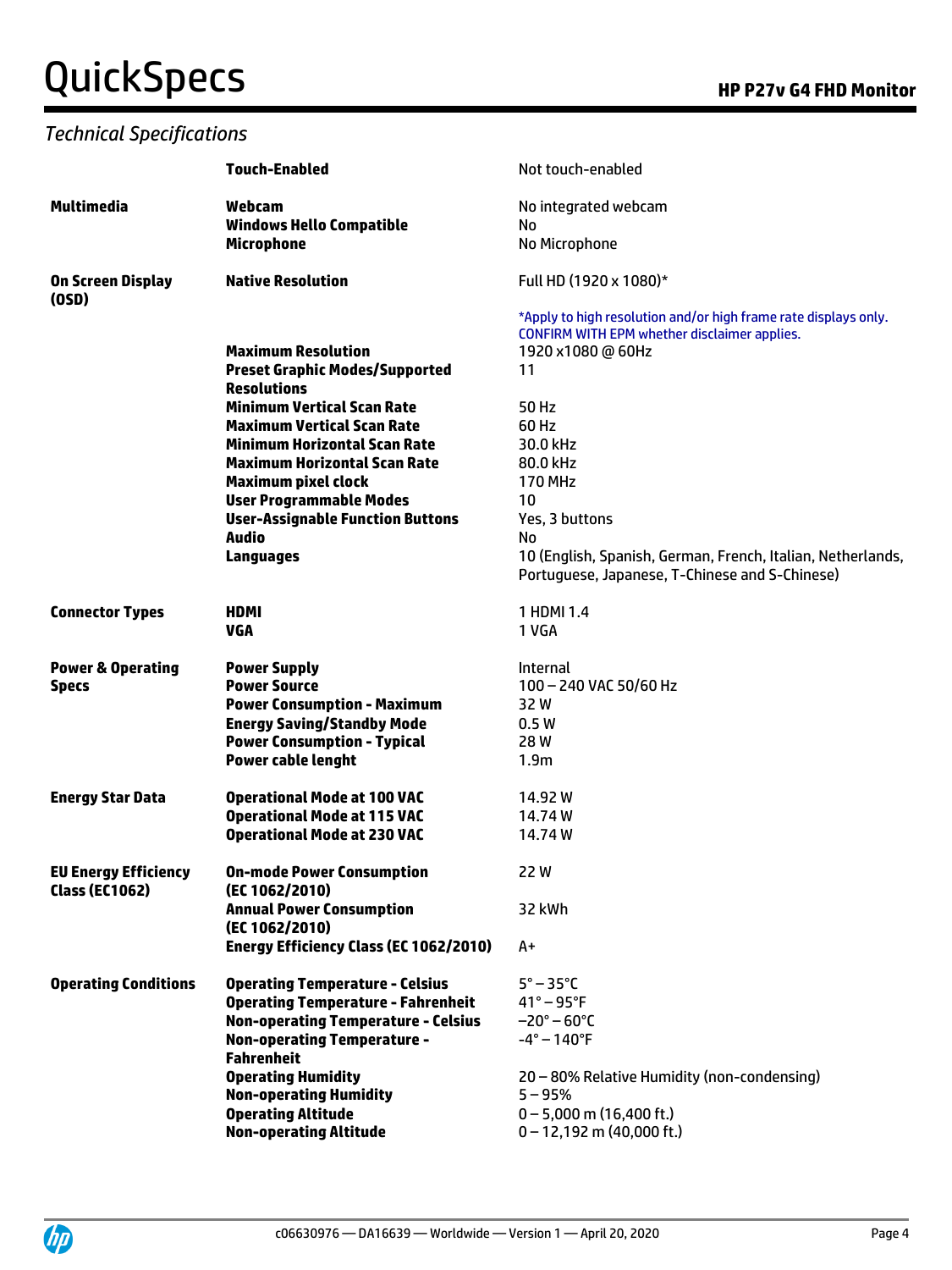| <b>Technical Specifications</b>                                      |                                                                                  |                                                                                                                                                                                                                                                                                                                                                                  |                         |  |  |
|----------------------------------------------------------------------|----------------------------------------------------------------------------------|------------------------------------------------------------------------------------------------------------------------------------------------------------------------------------------------------------------------------------------------------------------------------------------------------------------------------------------------------------------|-------------------------|--|--|
| <b>Environmental</b><br><b>Features and</b><br><b>Certifications</b> | Mercury-free LED display backlighting<br><b>Arsenic-Free Display Glass</b>       | Yes, Mercury-free LED backlights<br>Yes                                                                                                                                                                                                                                                                                                                          |                         |  |  |
|                                                                      | <b>Agency Approvals and Certifications</b>                                       | WW application<br>CE,CB,KC/KCC/e-standby/BIS/ICE/TUV-Bauart/ISO 9241-<br>307/EUP Lot5/EUP<br>Lot6/cTUVus/CCC/CEL/CECP/SEPA/TCO/Energy<br>Star/PSB/ISC/EAC/UkrSEPRO/Mexico MEPS/NOM-NYCE/Low<br>Blue Light/VCCI/FCC/C-tick/BSMI/Vietnam<br>MEPS/Australian-New Zealand MEPS/South Africa<br>MEPS/Ukraine Energy label/CEC/TGM/WEEE/Japan PC<br><b>Green Label</b> |                         |  |  |
|                                                                      | <b>Microsoft WHQL Certification</b>                                              | Win 10, Win 8, Win 7                                                                                                                                                                                                                                                                                                                                             |                         |  |  |
|                                                                      | <b>ENERGY STAR<sup>®</sup> Certified</b>                                         | Yes<br>Yes<br>Based on US EPEAT <sup>®</sup> registration according to IEEE 1680.1-2018<br>EPEAT <sup>®</sup> . Status varies by country. Visit www.epeat.net for more<br>information.                                                                                                                                                                           |                         |  |  |
|                                                                      | <b>EPEAT<sup>®</sup> Registered</b>                                              |                                                                                                                                                                                                                                                                                                                                                                  |                         |  |  |
|                                                                      | <b>China Energy Label</b>                                                        | <b>CEL Grade 2</b>                                                                                                                                                                                                                                                                                                                                               |                         |  |  |
|                                                                      | <b>TCO Certified</b>                                                             | Yes                                                                                                                                                                                                                                                                                                                                                              |                         |  |  |
|                                                                      | <b>SmartWay Transport Partnership-NA</b><br>only                                 | Yes (NA sku)                                                                                                                                                                                                                                                                                                                                                     |                         |  |  |
| <b>Recycled Plastics</b>                                             | <b>Contains Recycled Plastics</b>                                                | 35% recycled ABS                                                                                                                                                                                                                                                                                                                                                 |                         |  |  |
|                                                                      |                                                                                  | Metric                                                                                                                                                                                                                                                                                                                                                           | <b>Imperial</b>         |  |  |
| <b>Unit Product/Package</b><br><b>Specifications</b>                 | <b>Product Dimensions</b><br>(Unpacked with stand) (W x D x H)                   | 61.22 x 20.01 x 44.77 cm                                                                                                                                                                                                                                                                                                                                         | 24.1 x 7.9 x 17.6 in    |  |  |
|                                                                      | <b>Product Dimensions</b><br>$(Packed)$ $(W \times D \times H)$                  | 67.5 x 12.8 x 42.5 cm                                                                                                                                                                                                                                                                                                                                            | 26.57 x 5.04 x 16.73 in |  |  |
|                                                                      | <b>Display Head Dimensions</b><br>(Unpacked without stand) (W x D x H)           | 61.22 x 4.77 x 36.77 cm                                                                                                                                                                                                                                                                                                                                          | 24.1 x 1.87 x 14.47 in  |  |  |
|                                                                      | <b>Base Area Footprint</b><br>$(w \times d \,mm)$                                | 200 x 200.11 mm                                                                                                                                                                                                                                                                                                                                                  | 78.74 x 78.78 in        |  |  |
|                                                                      | <b>Bezel Measurements</b>                                                        | bottom 22.82 mm                                                                                                                                                                                                                                                                                                                                                  | bottom 0.9 in           |  |  |
|                                                                      | <b>Product Weight</b><br>(Unpacked with stand)                                   | 4.5 kg                                                                                                                                                                                                                                                                                                                                                           | 9.9 lb                  |  |  |
|                                                                      | <b>Product Weight</b><br>(Packed)                                                | 5.7 kg                                                                                                                                                                                                                                                                                                                                                           | 12.5 <sub>lb</sub>      |  |  |
|                                                                      | <b>Product Weight</b><br>(Head Only)                                             | 4 kg                                                                                                                                                                                                                                                                                                                                                             | 8.8 lb                  |  |  |
| What's in the box?                                                   | AC power cord<br>VGA cable (1.5m)<br>DOC Kit (includes Product Notice, warranty) |                                                                                                                                                                                                                                                                                                                                                                  |                         |  |  |
| <b>User Guide and</b><br><b>Warranty Languages</b>                   | <b>User Guide Languages</b>                                                      | English, Arabic, S. Chinese, T. Chinese, Czech, Danish,<br>Dutch, Finnish, French, German, Greek, Hungarian, Italian,<br>Japanese, Kazakh, Korean, Norwegian, Polish, Brazilian<br>Portuguese, Russian, Slovenian, Spanish, Swedish and<br><b>Turkish</b>                                                                                                        |                         |  |  |
|                                                                      | <b>Warranty Languages</b>                                                        | English, Arabic, S. Chinese, T. Chinese, Czech, Danish,<br>Dutch, Finnish, French, German, Greek, Hungarian, Italian,                                                                                                                                                                                                                                            |                         |  |  |

UP

Japanese, Kazakh, Korean, Norwegian, Polish, Brazilian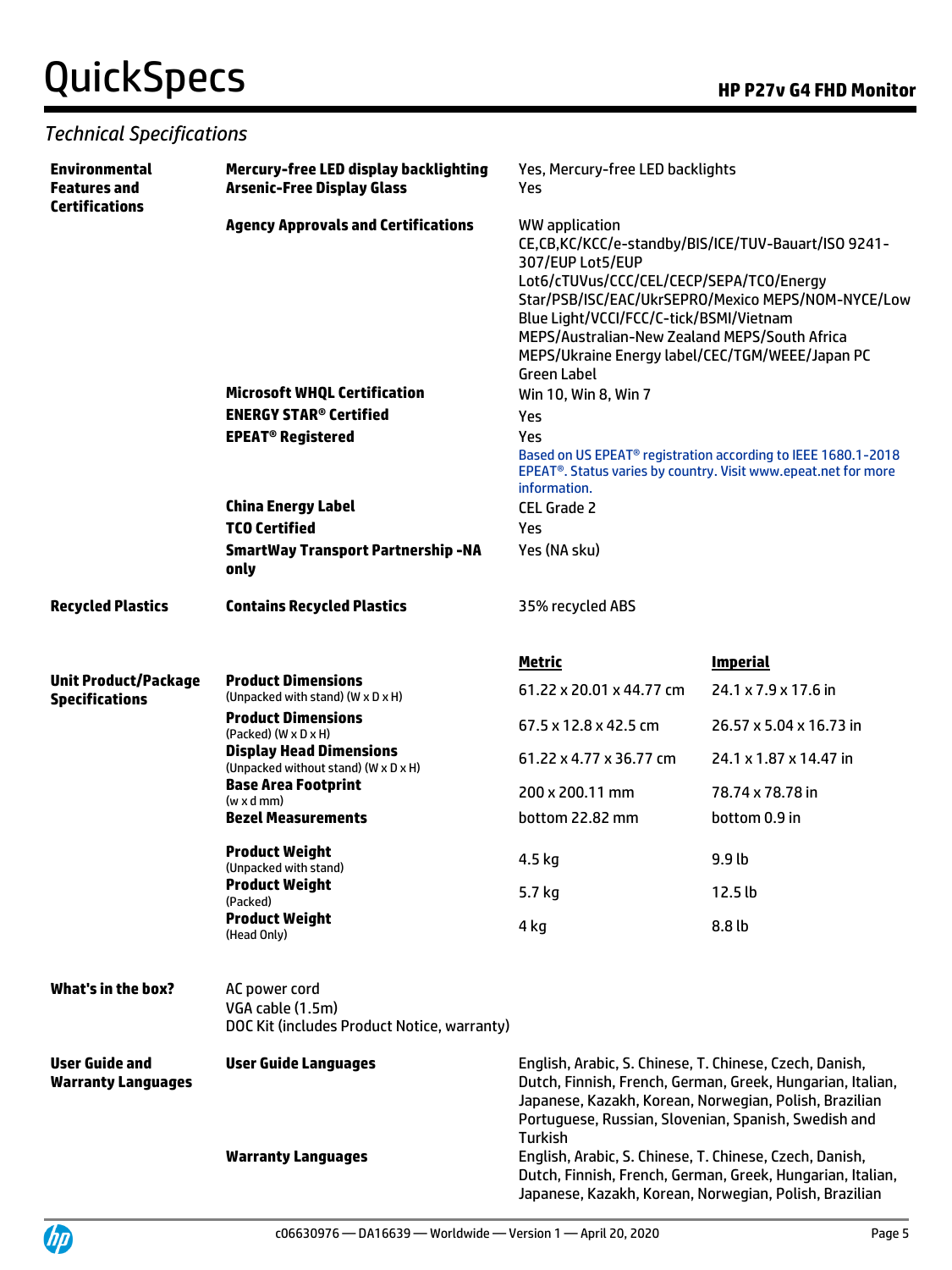### *Technical Specifications*

Portuguese, Russian, Slovenian, Spanish, Swedish and Turkish.

Copyright © 2020 HP Development Company, L.P.

The information contained herein is subject to change without notice. The only warranties for HP products are set forth in the express limited warranty statements accompanying such products. Nothing herein should be construed as constituting an additional warranty. HP shall not be liable for technical or editorial errors or omissions contained herein. Microsoft and Windows are registered trademarks or trademarks of Microsoft Corporation in the U.S. and/or other countries.

ENERGY STAR is a registered trademark owned by the U.S. Environmental Protection Agency.